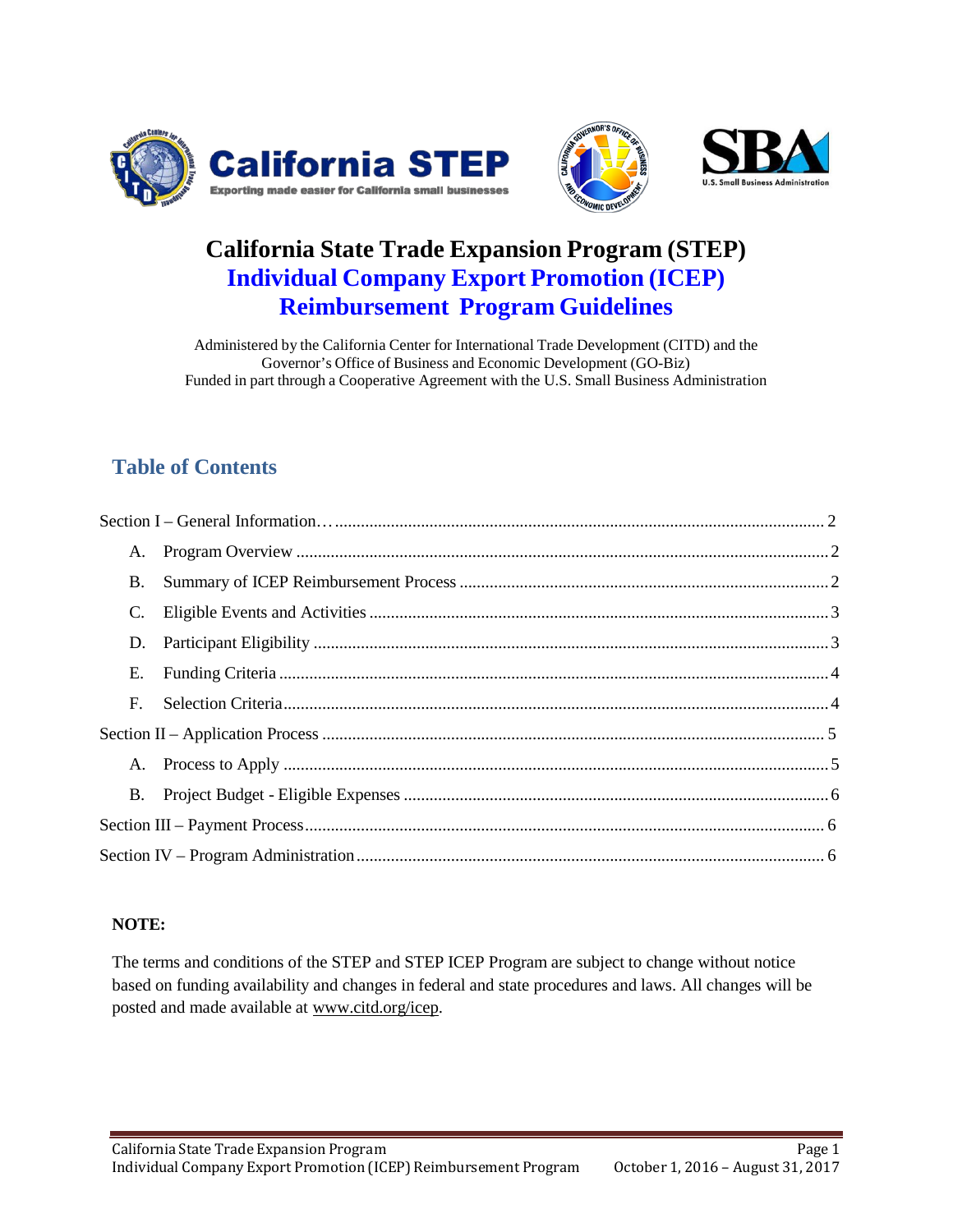# <span id="page-1-0"></span>**Section I – General Information**

# **A. STEP ICEP Program Overview**

The California State Trade Expansion Program (STEP) seeks to increase the number of eligible small business concerns (ESBC) that export, as well as to increase the value of goods and services currently being exported by eligible small businesses. At the state level, STEP is managed by the California Community Colleges Chancellor's Office California Centers for International Trade Development (CITD) and the California Governor's Office of Business and Economic Development (GOBiz). At the national level, STEP is managed by the U.S. Small Business Administration's Office of International Trade (SBA-OIT).

The Individual Company Export Promotion (ICEP) program is a sub-program of California STEP. The ICEP program will be used to reimburse eligible California small businesses **up to \$3,000** USD for specific export promotion related expenses performed on trade promotion related activities not currently being supported by California STEP. Reimbursement awards will be granted on the availability of funds, on a first-come first-served basis or until the budget is exhausted, whichever comes first.

#### **ICEP Program Quick Facts:**

- The ICEP program will reimburse eligible California small businesses **up to \$3,000** USD for eligible export promotion related expenses.
- ICEP Application Period: November 1, 2016 July 31, 2017
- $\triangleright$  Approved activities must be completed between October 1, 2016 August 31, 2017
- $\triangleright$  ICEP applications must be submitted a minimum of 35 days in advance of the planned activity.\*
- $\triangleright$  No applications for retroactive activities will be considered for reimbursement.\*
- $\triangleright$  Application processing period: approximately 3 weeks (average 10 days)

\* Except for applications with activities taking place between Oct 1, 2016 and November 15, 2016, in which case applications must be submitted by November 15, 2016.

NOTE: There are no match requirements this year; travel and lodging are not eligible for reimbursement.

## <span id="page-1-1"></span>**B. Summary of ICEP Reimbursement Process**

- 1. Company completes, signs, and submits the STEP application electronically through [www.citd.org/register](http://www.citd.org/register) at least 35 days prior to the planned activity. Upon successful registration, the company will get a confirmation email stating application was successfully submitted.
- 2. STEP ICEP team reviews application and provides official notice of decision by email (usually within 2-3 weeks)
- 3. Company completes required preliminary paperwork to establish themselves as a "payable vendor" and to establish a purchase order.
- 4. Company executes approved proposed activity, incurs expenses.
- 5. Company submits receipts, invoice, and post-event survey within 30 days of activity, or by

Page 2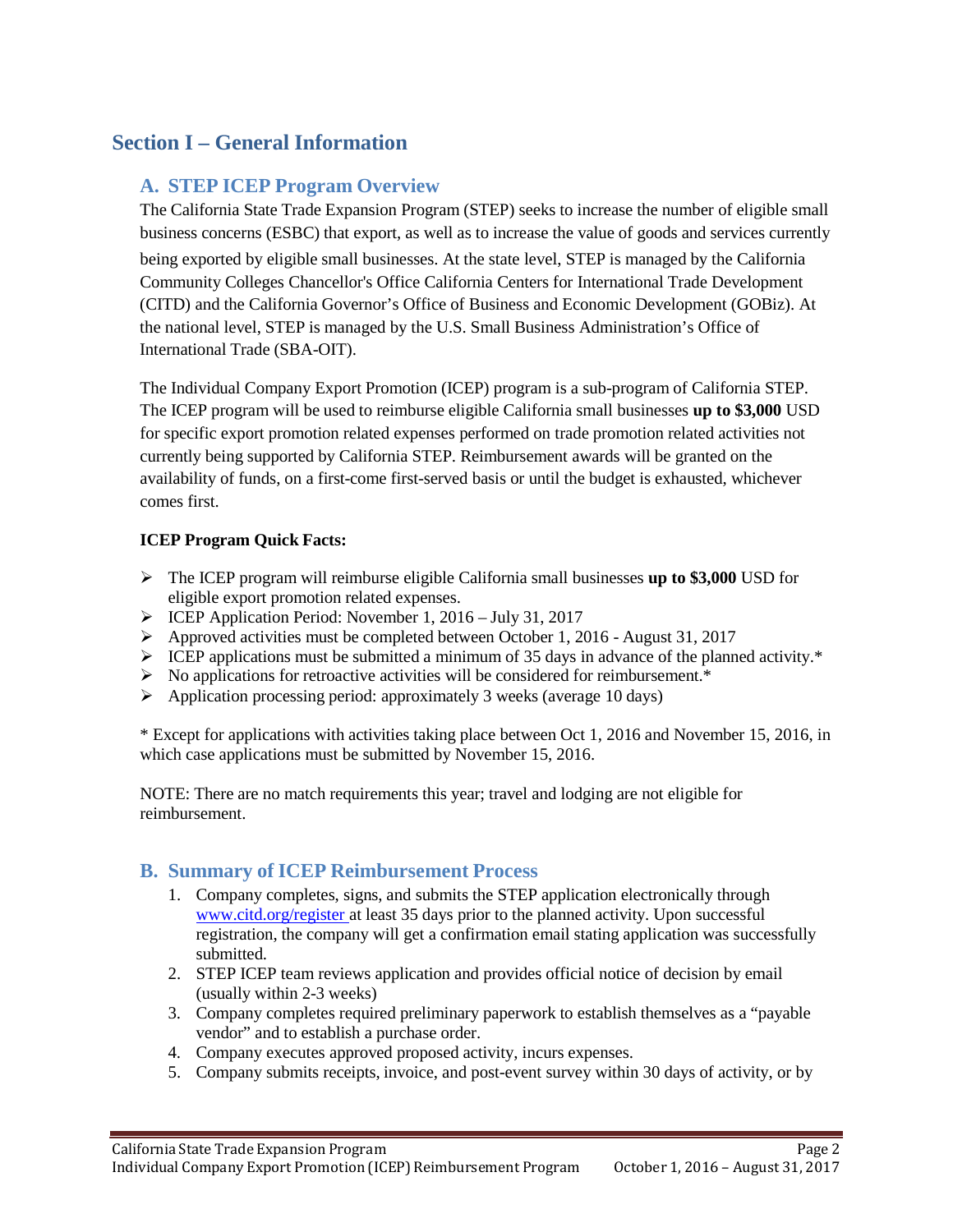September 15, 2017 if activity occurs at the end of the program year.

6. Los Rios Community College District CITD issues a check once all criteria have been met, company should receive a check usually within 30 days of issue.

# <span id="page-2-0"></span>**C. Eligible Events and Activities**

The ICEP program provides the opportunity for eligible companies to apply for direct financial assistance to implement an export promotion activity(s). Events/activity(s) that are eligible for reimbursement may include the following and must take place between October 1, 2016 and August 31, 2017:

- Participation fees for foreign trade missions
- Participation fees for export trade show exhibitions
- Participation fees for foreign market sales trips (outside of USA)
- Subscription services from the U.S. Department of Commerce
- Website translations, search engine optimization, localization services
- Design of international marketing media
- Cost of compliance testing of an existing product for entry into a foreign market (maximum of \$2,000)
- Shipment of samples to a trade event(s) (up to \$2,000 maximum)
- Other export initiatives determined to be appropriate by STEP

NOTE: Traveling, lodging, and meals are not eligible for reimbursement.

## <span id="page-2-1"></span>**D. ParticipantEligibility**

Qualifying California companies must:

- Be organized or incorporated in the U.S.
- Be operating in the U.S.
- Meet a) the applicable industry-based small business size standard established under section 3 of the Small Business Act; or b) the alternate size standard applicable to the program, under section 7(a) of the Small Business Act and the loan program, under Title V of the Small Business Investment Act of 1958 (15 U.S.C. 695 et seq.) The U.S. Small Business Administration (SBA) size standards are found at 13 C.F.R. Part 121. Use the following sba.gov link for information on size standards for your business based on your NAICS code: [http://citd.org/wp-content/uploads/2015/09/Size\\_Standards\\_Table.pdf](http://citd.org/wp-content/uploads/2015/09/Size_Standards_Table.pdf)
- Registered to do business in the state of California and in good standing with a) the California Secretary of State. To check if your business is in good standing, visit [http://kepler.sos.ca.gov/.](http://kepler.sos.ca.gov/) Or b) if a company is registered as a sole proprietorship with a fictitious name, the applicant must be registered and in good standing with the county in which the business is located in  $-$  if this is the case, a company does not have to file through the Secretary of State.
- Must be in business for at least one year at the time of the approved ICEP activity takes place
- Demonstrate understanding of the costs associated with exporting and doing business with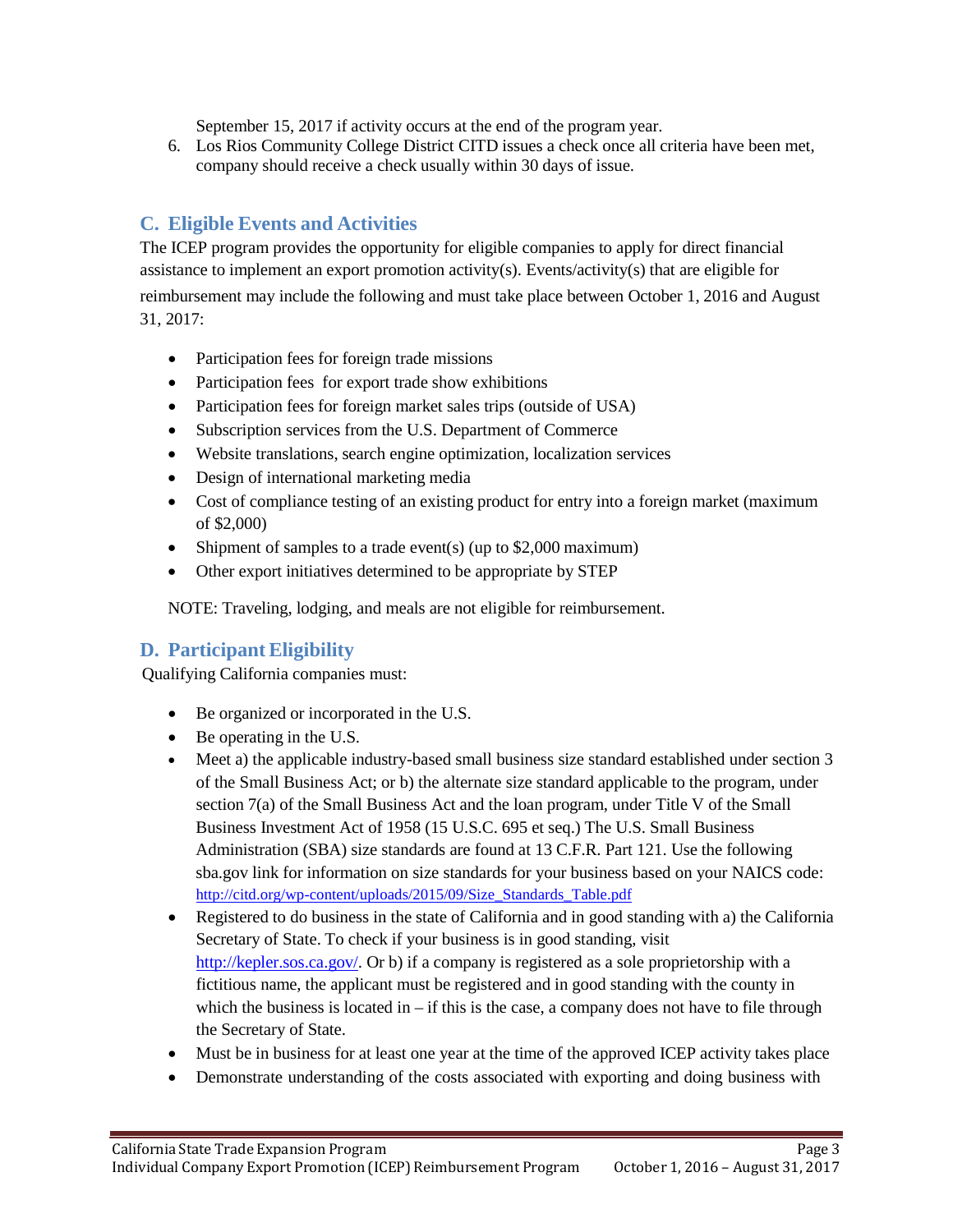foreign purchasers, including the costs of freight forwarding, customs brokers, packing and shipping.

- Have in effect a strategic plan for exporting.
- Demonstrate export readiness.
- Agree to provide information on export sales data resulting from the ICEP reimbursement funding, and respond to all subsequent STEP surveys on a timely basis. STEP may send surveys every six months, for up to 3 years. By applying for a reimbursement, you are agreeing to respond to these surveys with information on export sales data.

## <span id="page-3-0"></span>**E. Funding Criteria**

The major ICEP reimbursement funding criteria include, but are not limited to, the following:

- California small businesses must identify a specific event/activity(s) on their ICEP reimbursement application (i.e. trade show, location, date, participation type, etc.)
- California small businesses must either be "new to export" or "new to market" that is, the event/activity must help them to enter a new market, where they do not already have significant export sales.
- California small businesses are limited to one ICEP reimbursement per program year (October 1, 2016 to September 30, 2017)
- The selections for the ICEP reimbursement awards are based on available funds and the qualifications of the applicants. An application submittal is no guarantee of an ICEP reimbursement award. ICEP reimbursements will be paid in full up to the awarded amount, unless the California small business does not fulfill its obligations with regard to participating in the approved program or submitting required receipts and summaries.
- STEP may award a small business with an ICEP reimbursement of a lesser amount than requested in the application, based on strength of the application, the number of applicants, and the availability of funding.
- Program reimbursement ends when all funds have been disbursed, or when the ICEP application has closed, August 31, 2017, whichever comes first.
- These terms and conditions are subject to change without notice based on funding availability and changes in federal and state procedures and laws.

#### <span id="page-3-1"></span>**F. Selection Criteria**

Applications will be reviewed and funding decisions will be rendered based on all of the following:

- A first-come, first-served basis. All applications will be accepted starting October 1, 2016 through July 31, 2017. A portion of funds will be reserved for applications received later in the program year so that late entrants will still have a chance of receiving funds.
- Evaluation of the application will be considered based on the following:
	- o Company Description
	- o Program Event / Activity Information
	- o Program Impact
	- o Program Budget
- Preference will be given to the following ICEP reimbursement applications: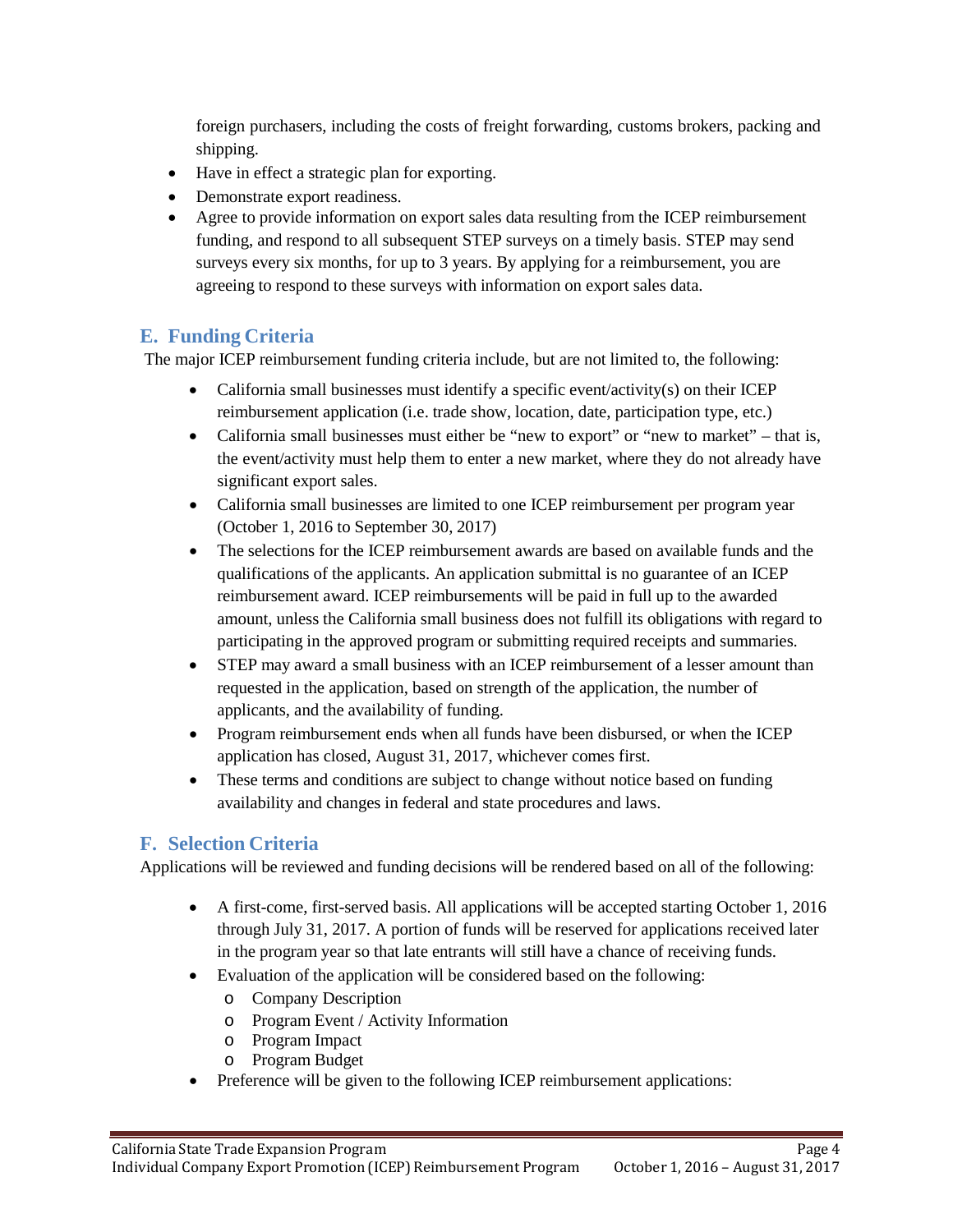- o California Small Businesses taking advantage of U.S. Department of Commerce services, such as participation in Gold Key Service, organized trade shows, etc.
- o Export promotion activities that focus on technology industries including aerospace, information communication & technology, life sciences, clean technology, advanced manufacturing.

# <span id="page-4-1"></span><span id="page-4-0"></span>**Section II – Application Process**

# **A. Process to Apply**

To apply for funding, applicants must:

- Register for STEP at [www.citd.org/register](http://www.citd.org/register) and select "Individual Company Export Promotion" as one of the activities of interest from the list of export promotion activities.
- **Submit STEP registration with indication of interest in the "Individual Company Export Promotion" activity at least 35 days in advance** of the event for which reimbursement is being sought.
- Submit STEP ICEP registration by July 31, 2017. No ICEP reimbursement applications will be accepted after this date for the program year.

California STEP will notify applicants as to whether they have been approved for funding, and the dollar amount for which they may be reimbursed. In order to receive reimbursement, successful applicants must:

- Respond to the email notification confirming that they accept the voucher amount awarded;
- Follow-up on other paperwork needed for reimbursement.
- Execute proposed event/activity and incur relevant and approved expense(s);
- Submit completed reimbursement form(s) along with receipts and required post-event survey to California STEP as per instructions within 30 days following eligible event/activity.
	- o Only eligible expenses accompanied by appropriate receipts will be considered for reimbursement. Invoices or bills that are not marked "paid" must be accompanied by proof of payment such as credit card or banking statement.
	- o Only receipts for activities that were specifically described in the ICEP application Event/Activity and Program Budget sections will be reimbursed.
	- o For activities taking place in August 2017, receipts must be received no later than September 15, 2017, so that reimbursement can be paid by the end of the program year.

Successful ICEP reimbursement recipients will be sent a check for reimbursement within approximately 30 days of submission of receipts and required event summary documentation, assuming all other criteria have been met.

If you elect not to participate in the event/activity after you have submitted an application, we ask that you notify California STEP as soon as possible so funds may be made available to other California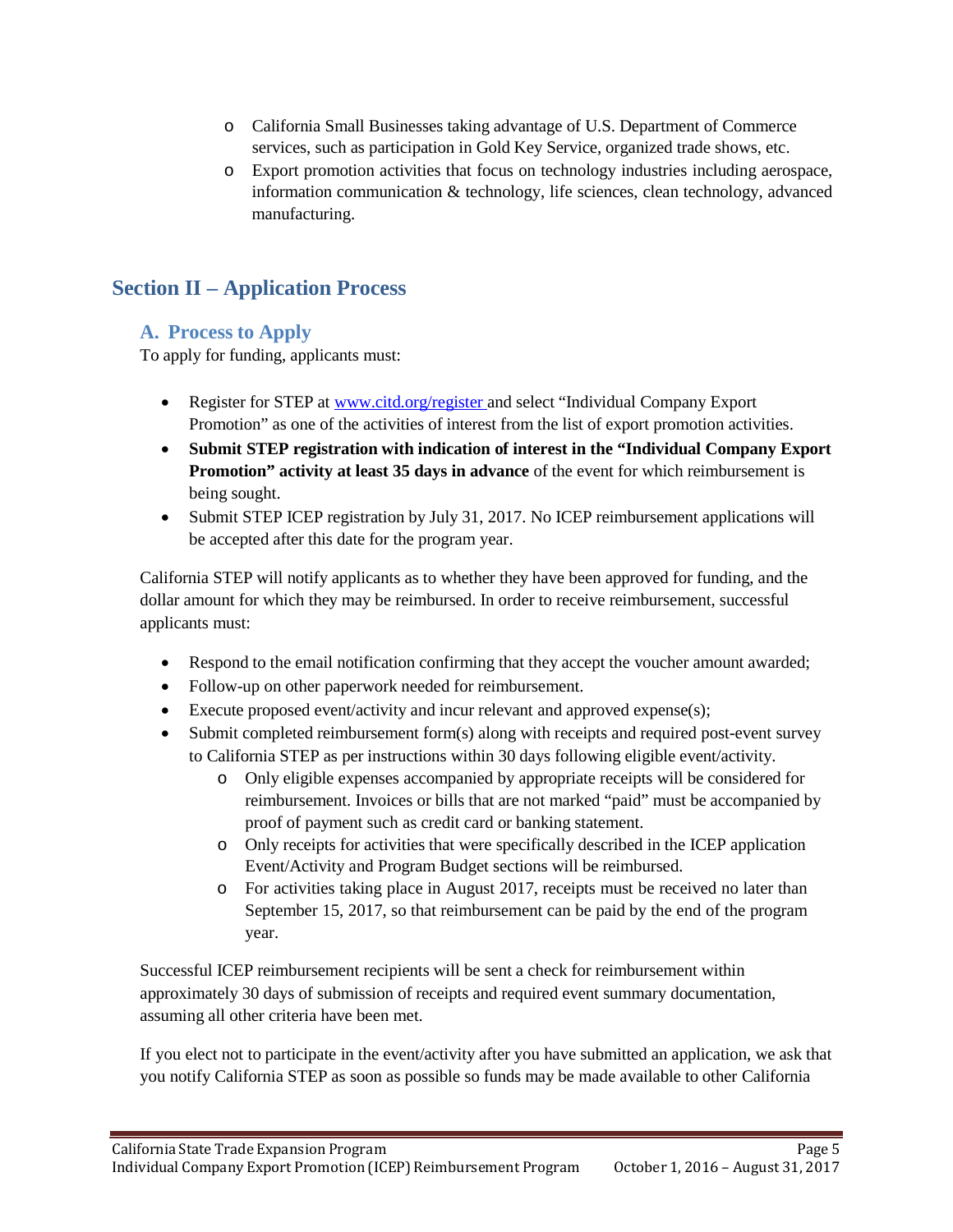small businesses. Please send notification by email to [NguyenC2@losrios.edu.](mailto:NguyenC2@losrios.edu)

If your application was not initially granted a reimbursement, you will be provided an opportunity to clarify your ICEP request for further review and consideration, at which time the review process may take an additional 21 days. Note: your ICEP application must still be approved prior to execution activity for reimbursement consideration.

# <span id="page-5-0"></span>**B. Project Budget - Eligible Expenses**

Budget information must be completed to the best of the small business' knowledge. Reimbursable qualified expense categories are indicated below; other expenses may qualify but only upon California STEP review and approval.

- Participation fees for foreign trade missions
- Participation fees for international export trade show exhibitions
- Participation fees for foreign market sales trips (outside of USA)
- Subscription services from the U.S. Department of Commerce
- Website translations, search engine optimization, localization services
- Design of international marketing media
- Cost of compliance testing of an existing product for entry into a foreign market (maximum of \$2,000)
- Shipment of samples to a trade event(s) (up to \$2,000 maximum)
- Other export initiatives determined to be appropriate by STEP

General conditions associated with the ICEP reimbursement:

- The ICEP reimbursement program cannot be used to reimburse travel expenses such as lodging, meals, in-country transportation, or airfare.
- It is anticipated that there will be high demand for these ICEP reimbursement, so it is recommended companies submit their STEP registration/ICEP application as soon as possible and as complete and accurate as possible.
- California small businesses may void their award or receive less than the full amount awarded if they do not fulfill their obligations with regard to participating in the approved program or submitting required receipts and summaries.

# <span id="page-5-1"></span>**Section III – Payment Process**

• ICEP reimbursements will be mailed within 30 days of submission of receipts and required event summary documentation, assuming all other criteria have been met.

Page 6

- In order to be reimbursed, submitted receipts must be for expenses explicitly included in STEP ICEP reimbursement application–otherwise prior approval is required.
- Only receipts for expenses incurred during the ICEP reimbursement program year (October 1, 2016 to August 31, 2017) are valid for reimbursement.